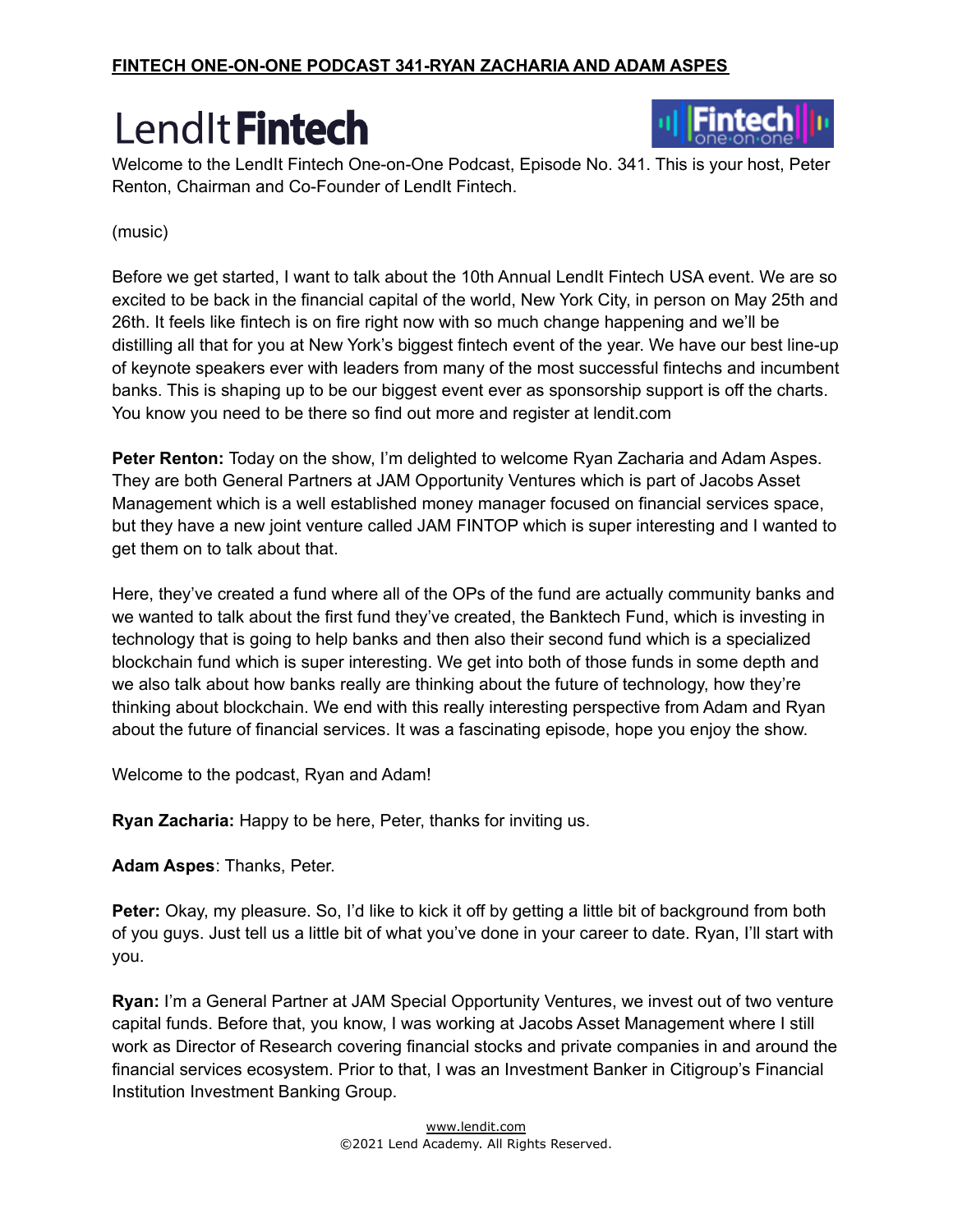

**Peter:** Right, and Adam?

**Adam:** Twenty five-year history investing in US financials combination on the buy side and sell side, but across equity research, sales trading, investment banking, did a little bit of everything the last six years at Jacobs Asset Management,

**Peter:** Right, let's get right to it. I want to talk about the origins of JAM FINTOP and JAM, obviously, is the acronym for Jacobs Asset Management, but tell us a little bit about how you guys came together.

**Adam:** So, JAM has a 27-year history investing in US financials, we do it through a hedge fund and private equity funds and focus on US financials, but primarily heavily focused on community banks and what we recognize over the last couple of years was that community banks were clearly falling behind the curve on technology and, you know, for me that experience was really amplified as a board observer of a bank that we had a position in. The bank was effectively having to make a decision on whether or not to upgrade their technology or sell the bank and when we got inside and really saw how the sausage was made, it was kind of frightening that what you saw was bank cores that were built in the 70s and 80s on COBOL technology, that you had ACH systems as a payment rail that was built in 1974, that you had really a huge lift in order to build the modern tech stack.

That bank decided to sell, but coming out of it we said, we really need to spend much more time on the future of financial services, what's the future of banking. You know, Ryan and I really spent time going across Silicon Valley, venture capitalists and what we did is we formed a relationship with a venture capital firm called FINTOP. FINTOP's based out of Nashville stands for Financial Technology Operators where all the general partners were former entrepreneurs and operators that built, run, sold fintechs, you know, super impressive group and we had a shared vision on what that future of community banking was.

We just loved what they were doing there investing in the Series A rounds of the technology that the banks need to know about in order to remain relevant and competitive and just said, I think we should do a fund together, let's do a JV, 50/50, we'll go and raise capital from the banks that we know and we have this deep relationships with and we're going to make sure they are up-to-date and have modern tech stacks. And so, it was sort of an idea on paper, we weren't sure if it was going to work, but we started talking to banks and there was sort of an overwhelming response, went out to raise \$100 Million, run of having to cap the size of the fund at \$150 Million after being pretty wildly oversubscribed, raised money from 66 community banks. Those banks collectively had \$650 Billion of assets and that fund closed in April 2021 and we've been actively investing out of it ever since.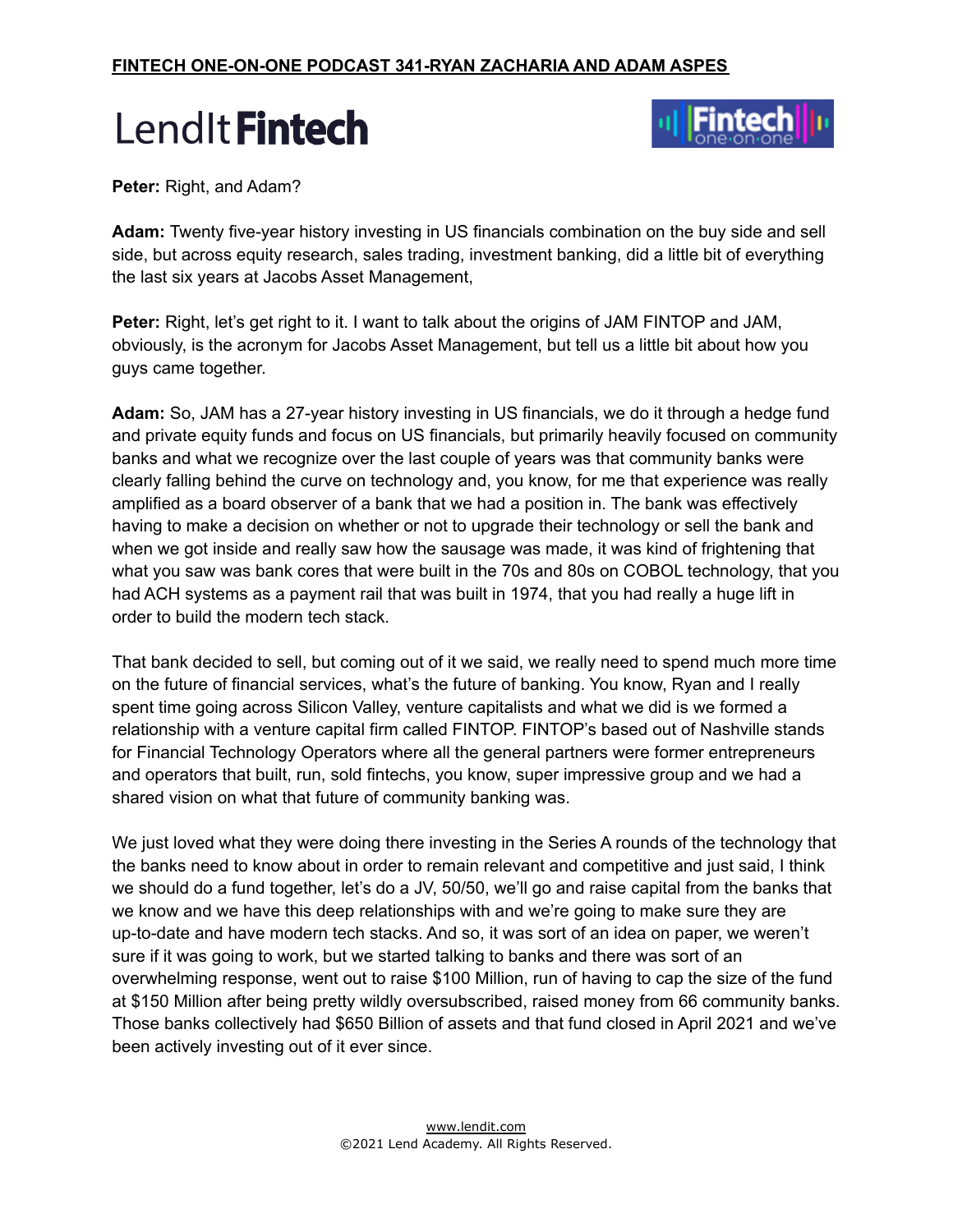

Peter: Who are the banks in the network because when I looked at your list you're not talking about a small town bank with \$100 Million in assets, right, so just tell us a little bit about the community banks that are in your network.

**Adam:** It's a pretty diverse set of banks so we'll talk about the blockchain fund that we're doing now, but, collectively between the blockchain and the Banktech funds, we now have about 80 banks in our network and it's very diverse. We've got banks in the high end that are, you know, \$88 Billion in assets, but we do have banks that are under a billion on the low end and so it is a pretty wide range of banks. But, what they share in common is a tech forward vision and mindset and that what we've realized is it's not really about the size of your bank, it's really about, you know, are you innovative and do you have a vision of the future.

I should say when we started this vision, it was a very bearish vision of the future of community banks and that there was just no way for them to be able to compete. And I'd say as we stand here today, we're super bullish on the small innovative banks that want to lean in and build the modern banking system because the future is open, embedded, blockchain rails, modern cloud course, artificial intelligence, any bank can build those rails. The big banks are, effectively, in some ways at a competitive disadvantage because they can't untangle the mess that they're in and so, you know, there's an opportunity for every bank in that network to really lean in and build the bank of the future.

**Peter:** Right, right. And so, from what I understand on your website looking and reading your materials, you're more than just an investor, right. You're providing investments just like you're engaging with your banking network in a variety of ways. Tell us some of the ways you're actually doing that.

**Adam:** So, we hired a fulltime bank analyst to work with the network, he's on the phone with them every day talking to them about their pain points and opportunities, we did 180 demos in the last nine months of last year where we introduced fintechs to the banks and just telling the banks, this is technology, you need to know about to remain relevant, we do monthly webinars with our portfolio companies, we'll have an annual conference in Nashville later this year, we've got six committees that are constantly engaged. You know, one committee is only for CIOs, one is for the Executive Team, we just talk about emerging technologies, about mindset and so tech surveys were super engaged on knowing what the banks need and that's where we try to position our investments so that we're actually solving their problems.

**Peter:** So, can you tell us a little bit about some of the investments. You said you raised \$150 Million, tell us a little but about some of the investments that you've made and how much of the fund has been deployed.

**Ryan:** We've made nine investments, so far, we've deployed about 15% of the capital and central to FINTOP's, you know, investing philosophy, we're not really investing in consumer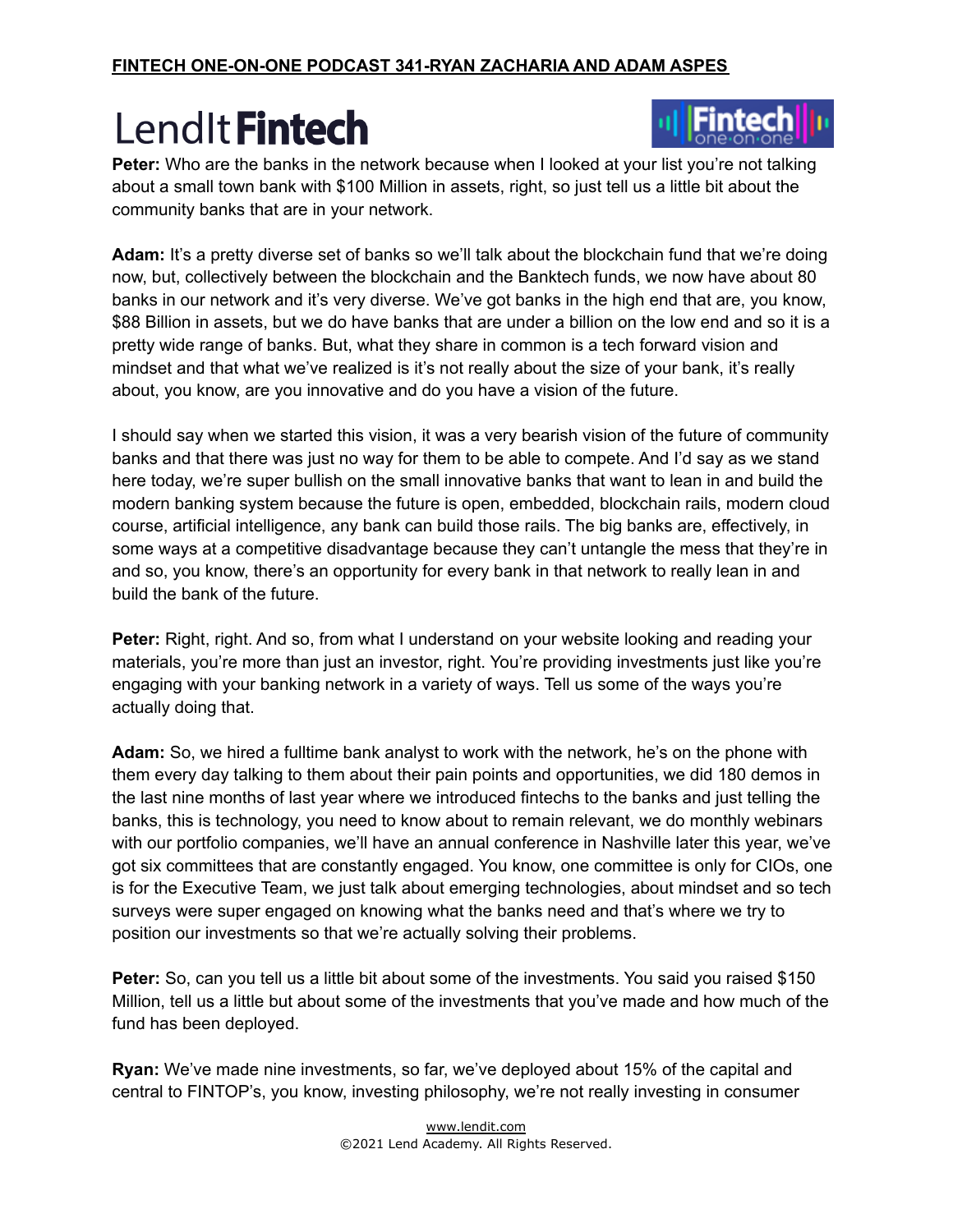

banking technology so a lot of it is kind of plumbing, infrastructure, the guts of financial services. So, what really excites us are things around process automation, automated underwriting and lending payments platforms so that's where we've got to focus a lot of our kind of deal prospecting and investing.

There's companies like Monit that we've invested in that kind of enabled the bank to embed itself within the accounting systems that small businesses are using and that kind of provides the banks with this rich data set that they can then use to kind of provide credit. We have a company, Treasury Prime that is effectively Banking-as-a-Service enablement and really what they're trying to do there is facilitate the middleware between innovative banks and disruptive financial technology companies and really kind of satisfy what we think is a very lopsided supply/demand dynamic between the amount of innovation and deposits and lending opportunities that are up for grabs versus the amount of banks that have the desire and ability to integrate with those fintechs.

And then, we have another company as an example called Tax Status that is effectively core infrastructure that facilitates the electronic capture of full IRS tax transcripts direct from the IRS and effectively lenders and servicers can use that information to create underwriting score cards kind of for loan surveillance. They are kind of getting real-time information which means tax liens are placed and they're also kind of getting direct from IRS filings information as opposed to relying on potentially fraudulent PDF uploads of tax returns.

**Peter:** Okay, interesting. I'm curious about….you said you're only 15% deployed with the Banktech Fund, but you decided to create a new fund just simply focused on blockchain. What was the thinking about that rather than just having this come out of the Banktech Fund, why create a new fund?

**Adam:** So, blockchain was always on our radar for all the reasons, you know, cheaper, faster, programmable. replacing trust with truth, but banks have been hesitant to adapt blockchain technology for a variety of reasons, let's say mainly regulation and cyber security and so the Banktech Fund has this huge pipeline that we're working through right now and there's no shortage of idea flow there. What we saw with blockchain is we wound up meeting with Mike Cagney of Figure last spring when they were doing their Series D, Figure was not a suitable investment for the Banktech Fund because that really focuses on Series A investments, but what we saw with Figure is that they have built Provenance.

Provenance is an open decentralized blockchain that was purpose built for financial services with bank grade AML/KYC and they are building proof of concept and we started to see that this was actually a blockchain that we felt banks could actually build on. You know, Mike saw the network of banks that we had, thought it was super interesting, we'd locked some introductions. Because of the engagement that we've talked about, we knew the banks in our network that had actually been asking for blockchain investments and had sort of raised their hand if we run into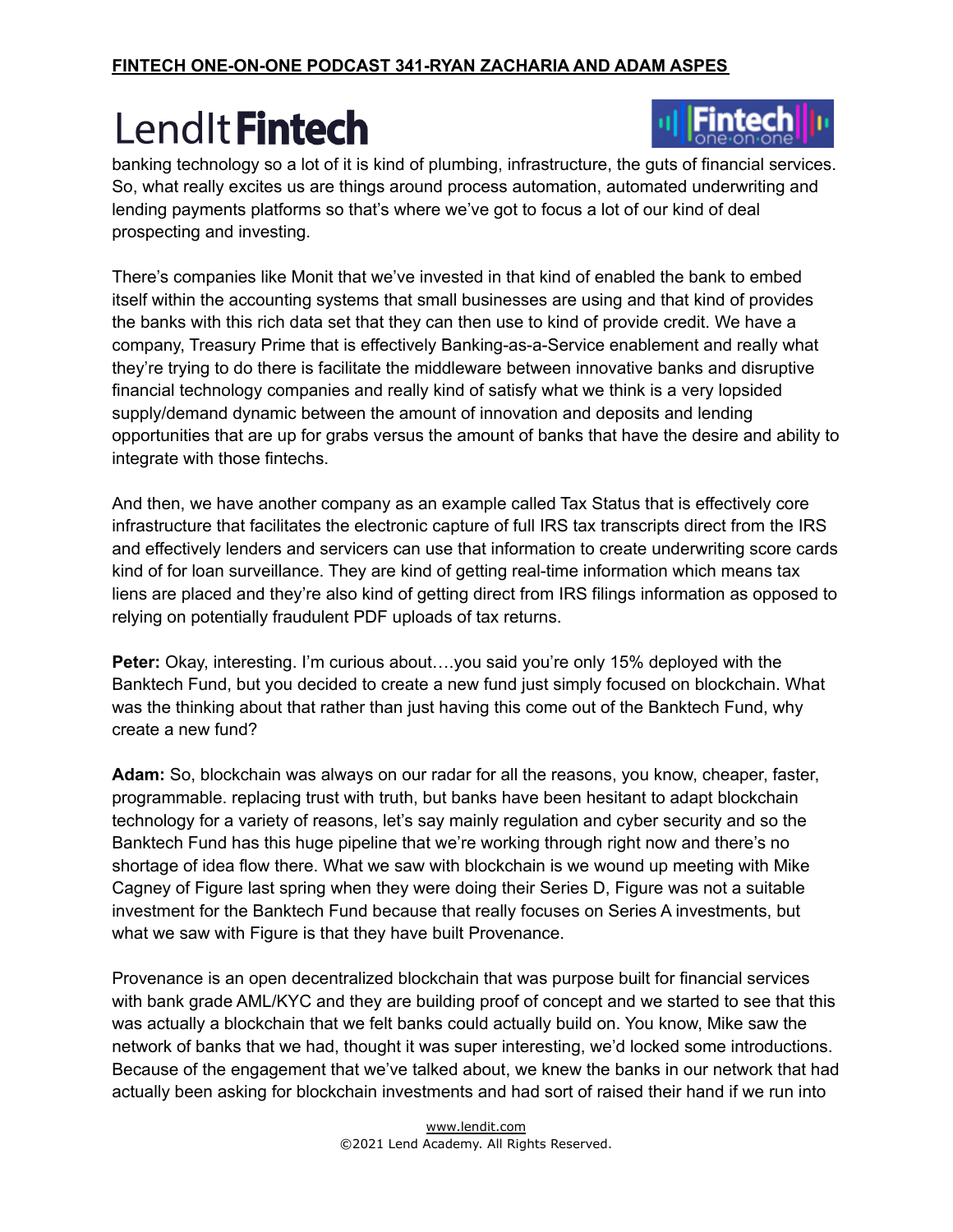

anything so we started making introductions. The first two banks that we introduced them to, New York Community Bank, NBHC, within a month they had announced strategic partnerships and are actively pursuing multiple endeavors together. So, we saw that the opportunity was actually to build something unique and big and real, but it was much more offensive.

The Blockchain Fund is really having a vision of all assets that can be digital assets will be digital assets. The digital asset market, as Ryan likes to say, will go from \$3 Trillion to \$30 Trillion, but it's not there today, this is for the banks that want to lean in and build that future where the Banktech Fund is really about we need technology today that can plug & play, operate outside of our core to remain relevant, competitive and build that bridge until…whether it's three, five, seven years from now when we are riding on cloud-based cores, artificial intelligence in a true, fully modern banking system. So, that's the Blockchain Funds for the future, Banktech Fund is relevant for today.

**Peter:** Right, right, okay. So, is it fair to say then it was really a sub-set of the banks in your network that are really interested in blockchain and actually put their money in?

**Adam:** There's a lot of overlap, but we're also seeing that some of the larger banks are ready to move on blockchain rails today leaning in so the newer banks that came in are sort of \$50 Billion asset banks and larger and they are actively pursuing live blockchain technology projects today.

**Peter:** So then, the other banks, I guess what's the resistance from the other banks in your network, do they feel like it's too soon, it's just not something that's even going to impact banking? When you're talking to these people, what do they say they don't like?

**Ryan:** Yeah. I mean, I think that it's still, at this stage, very emergent technology and I think that two of the things that regulated financial institutions are most concerned about are cyber risk and regulation. I think everyone kind of sees the value and potential of blockchain, it's really important to try and de-couple what heretofore has been about cryptocurrency and speculation from, you know, kind of the power and potential of open source decentralized immutable ledger and that I think is easier for some institutions to grasp than others. The vision that Adam talks about of digital assets going from \$3 to 30 Trillion and cryptocurrencies being just kind of sub-set of that and their being kind of this whole universe of traditionally analog assets like equities and loans and securities as digitally native I think is not something that feels like a here and now for a lot of banks so they feel like they can be fast followers when those opportunities present themselves.

So, I don't think it's really resistance, but it's a matter of triaging what are some of the most important tech investments for banks to make and think that right or wrong, some banks don't view blockchain as being something that they need to develop competency with right now. But, I also think that when you think about where regulation sits today, that kind of makes sense. I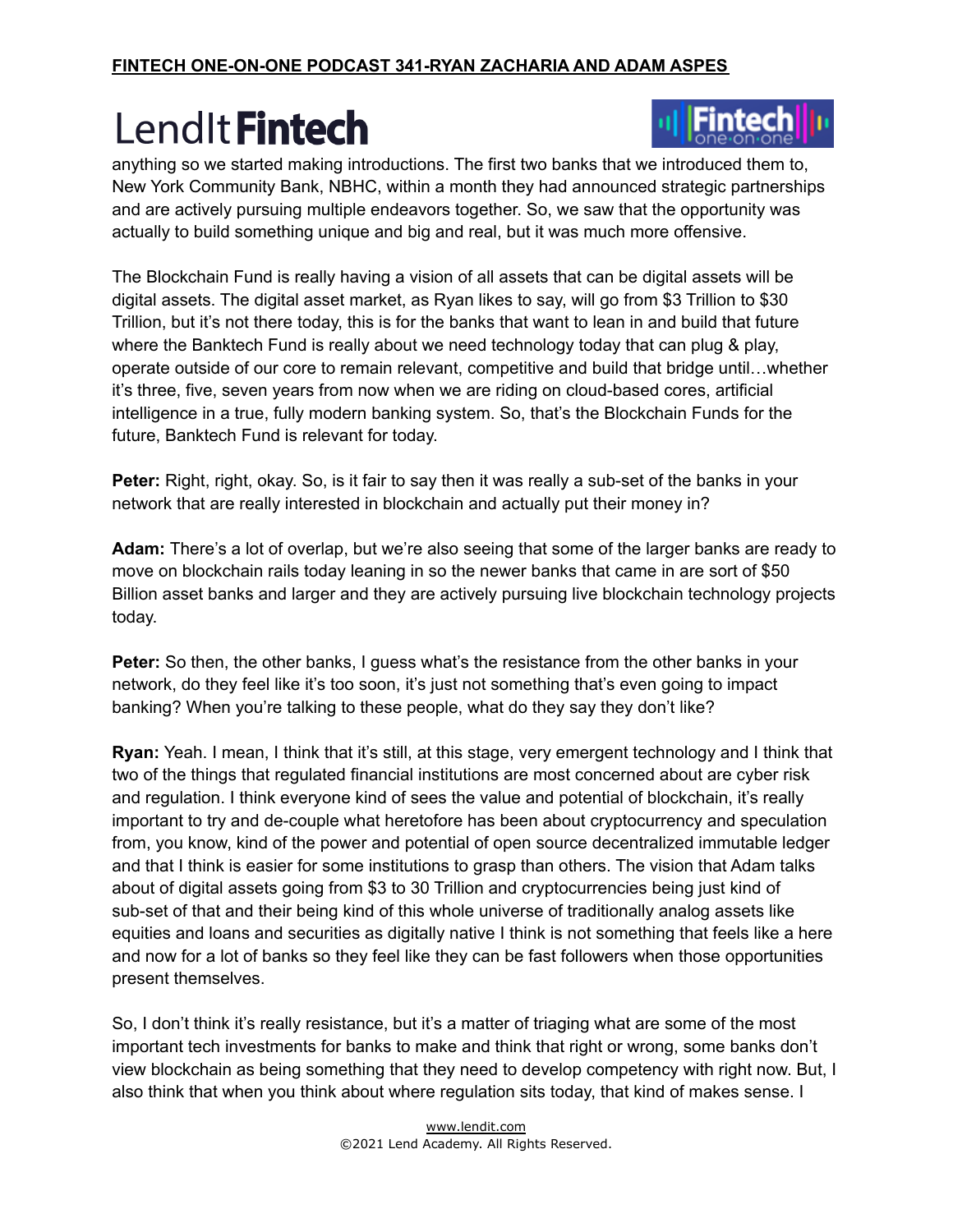

mean, it's still murky, it's still early, we have to kind of move away from this idea of anonymity first and the perception of tax dodging and really moving to blockchains that are helping bridge regulated gaps with the Decentralized Finance world.

**Peter:** Right, for sure. So, I want to go back and talk about Mike Carney who we've had on the show several times. I think a lot of the listeners would be aware of the work he is doing at Figure and the Provenance blockchain, but he's been in the news in recent few weeks about the USDF Consortium. Like the Stablecoin, Provenance is I guess issuing or the banks are issuing it, but the USDF Consortium has like, I think they announced five banks publicly, do you have a formal partnership with Figure because, obviously, the banks in the network can all be potential partners, you know, part of the USDF Consortium so tell us a little bit about that.

**Adam:** There is no formal relationship with Figure, they are a lead investor in our Blockchain Fund, we don't have any obligation to work with them or invest alongside with them or do projects specific to Provenance and we fully expect that we will do things on Provenance as well as other layer one watch-ins so the Fund is taking kind of a blockchain agnostic approach. At the same time, you know, the talk about regulation being kind of one of the main impediments for regulated financial services to lean in on blockchain, I feel like Figure which itself has hundreds of state and local licenses to be able to lend and move money on chain has created a level of comfort I think for regulated financial services. So, I think Provenance, definitely, has an ecosystem that lends itself to buy-in from regulated financial services companies, that kind of speaks to our informal relationship with Figure.

Mike Cagney is going to be leading our Blockchain Committee as part of our engagement with our limited partners that'll convene three or four times a year and just speak more broadly about blockchain innovation. The USDF Consortium is separate and distinct so we're a founding member of the consortium subject to the Admissions criteria on the Consortium's website, any bank could effectively join that so that is kind of separate and apart from an investment in our Fund and that's really the way we are thinking about USDF or other Stablecoin is that we take the perspective than an order for digital assets to really reach kind of a critical mass and take off and move beyond the current use cases.

But, there needs to be a big infrastructure layer built out and that's going to encompass things like data solutions and compliance and BSA/KYC and AML and on-chain identity and how we bridge legacy data systems to be able to bring that information on chain and digital asset custody and value transfer. So, how do we facilitate in a compliant manner the ability to move money on chain and from our perspective, the existing kind of privately issued Stablecoin didn't really solve for that and so that's where kind of USDF comes in. So, USDF is a bank-issued Stablecoin, banks are the only minters of the Stablecoin and it operates within the confines of the robust regulatory infrastructure that already exists for depositories.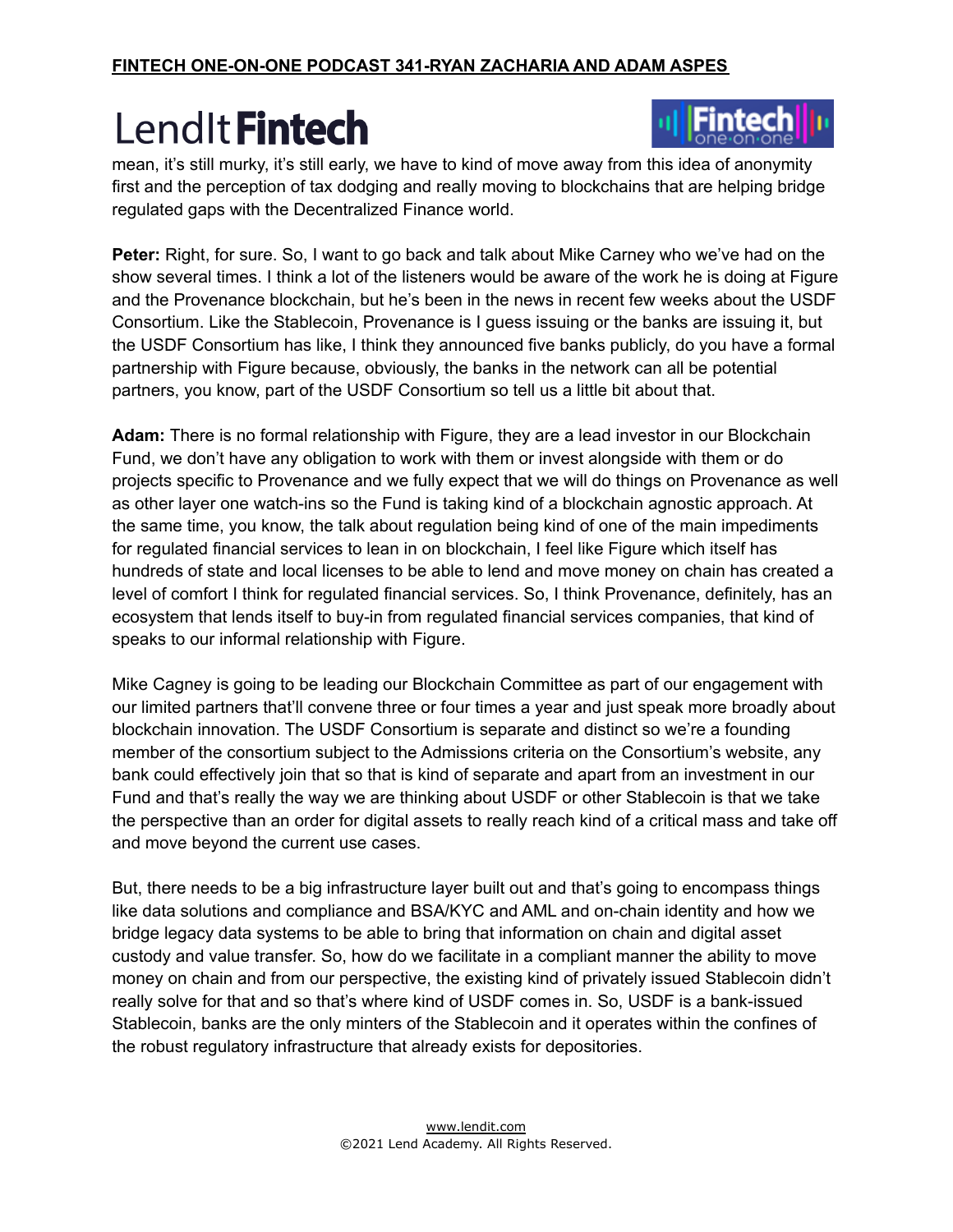

**Peter:** Right, right. And quick plug, if I may, we've got Mike Cagney, he's going to be on our Keynote stage, our big USA event in May along with a couple of the banks in the USDF Consortium, we're going in-depth on that there. I think it was the President's Working Group or one of the papers that came out recently, talked about banks should be the issuer of Stablecoins and it sounds like that's your thesis and, I mean, as far as the whole regulatory piece that is still, I would say, in development. Is that your thesis that banks will ultimately be enabled by Congress to issue Stablecoins?

**Ryan:** Yeah. That is our thesis that banks are going to be the formal bridge to Decentralized Finance and the way it'll happen is a bank regulatory construct for Stablecoins. Now, whether, it in perpetuity exists only at a bank process or if there are other people that can get access to special purpose charters or trust charters in order to do it remains to be seen, but from where sit today we feel like the regulatory framework, by and large, already exists for banks to be able to do this. I mean, this is already relevant and germane for the business of banking, it's not enabling anything that's incredibly unique, it's the programmability of money and being able to interact with applications that are built on chain, but the core functionality of facilitating payments and the settlement of securities transactions is, you know, not that revolutionary.

**Peter:** Right, right, that's really true. So, I'm interested about some of the advices of other advisors you're working with, you mentioned Cagney, but looking through the deck that you sent, you've got some other interesting names on there as well.

**Adam:** So far, Banktech Fund, our advisors for the ICBA which is they probably represent the most banks in the country then two fintechs, FISPAN and Numerated, and then for the Blockchain Fund we have an advisor, the MBCA which represents over a hundred banks, over \$10 Billion in assets so really focusing on the banks that have the ability to lean into blockchain today. And then Piper Sandler came, they're an investment bank that probably has the deepest tentacles across the financial services landscape, they just set up a digital assets group recently and really want to be known as a thought leader in the space and, of course, Figure. As Ryan said, Mike Cagney will lead our Blockchain Committee.

**Peter:** Right, right, okay. So then, is it fair to say, you talked about the Banktech Fund being really the back office, the infrastructure needed to, you know, run these banks in the future, is that the same sort of thing? I mean, Ryan, you did mention that like some of the things that you're interested in, but is that the focus, is it going to be sort of the infrastructure piece?

**Ryan:** Yeah. I mean, I think that that's our competency and I also think it's what's needed the most. So, you know, we think about the investment landscape for investing and blockchain as, you know, you have layer one, you have an infrastructure layer, you have an application layer. In the application layer is got to where the really cool things happen, but we think before you can get to that point at scale, you need to build out the infrastructure and right now, I think we're seeing that the industry needs more of that.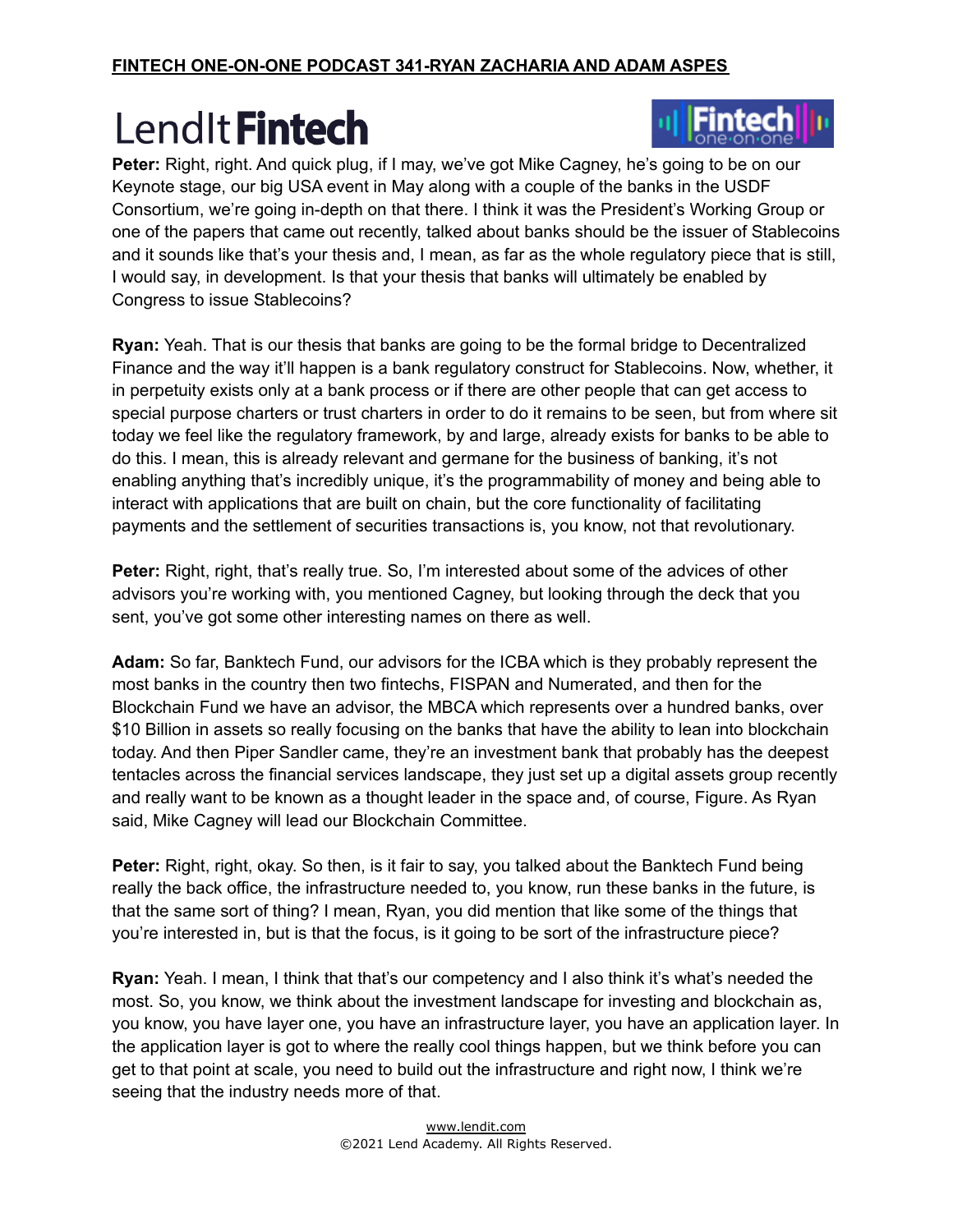

We need more digital asset custodians, we need more solutions that bridge the gap between the legacy system and the blockchain, we need to think about ways to bring customer information on chain and interact with those wallets, we need to think about how we solve for some of the compliance challenges and regulation and law so we're taking kind of a walk before we run approach. The early stages of our blockchain investment focus are going to be around this infrastructure layer then I fully expect that as that's being built out, and that is happening somewhat quickly, but that's when we'll start to see some really compelling applications that are built leveraging the layer one and the infrastructure layer that has been built over the previous year or two.

**Peter:** Right, right. And we should point out too so the listeners are aware, I mean, with Provenance and Figure, every loan they've done, they've done billions of loans now, everything has been done on chain for their company. All the transactions that have happened and loans sales, that's all happening on the blockchain so there is some infrastructure already built. People need to know about that, but you just announced this Fund, I mean, is it too early to kind of talk about some of the companies that you're looking at or, I presume you haven't made an investment yet or where are you at?

**Ryan**: We have not yet made an investment, we have a deal pipeline that's around 55 names, it appears to be taking kind of somewhat of a barbel form so I think there's some early-stage companies that are really interesting and exciting, you know, in some of these infrastructure categories that I mentioned. And then there are some that are just kind of further along so Series B, C names that have gotten some traction already and those are some of the digital asset custodians that we've actually recently seen raise capital, names like Anchorage or Fireblocks that are, you know, have built some infrastructure and licensing and have some kind of regulatory moat in place already and customers and brand recognition.

And then there's some companies that are solving kind of aspects of the KYC value chain, these are companies like Elementhis or Notabene that we think are interesting and we're kind of speaking to anyone and everyone in the space who's trying to tackle some of these problems with an eye towards companies that view regulated financial institutions as part of the future. So, you know, we have kind of drawn a little bit of the line in the sand that we are not DeFi purists, we do think that there is going to be some kind of hybrid that emerges and so it's obviously important as we look to deploy capital that we're investing with companies that view banks as, you know, an important end market for them.

**Peter:** So, some of the companies you mentioned there, they are pretty well established, I mean, are you still looking at Series A type investments or are you going to go across the board?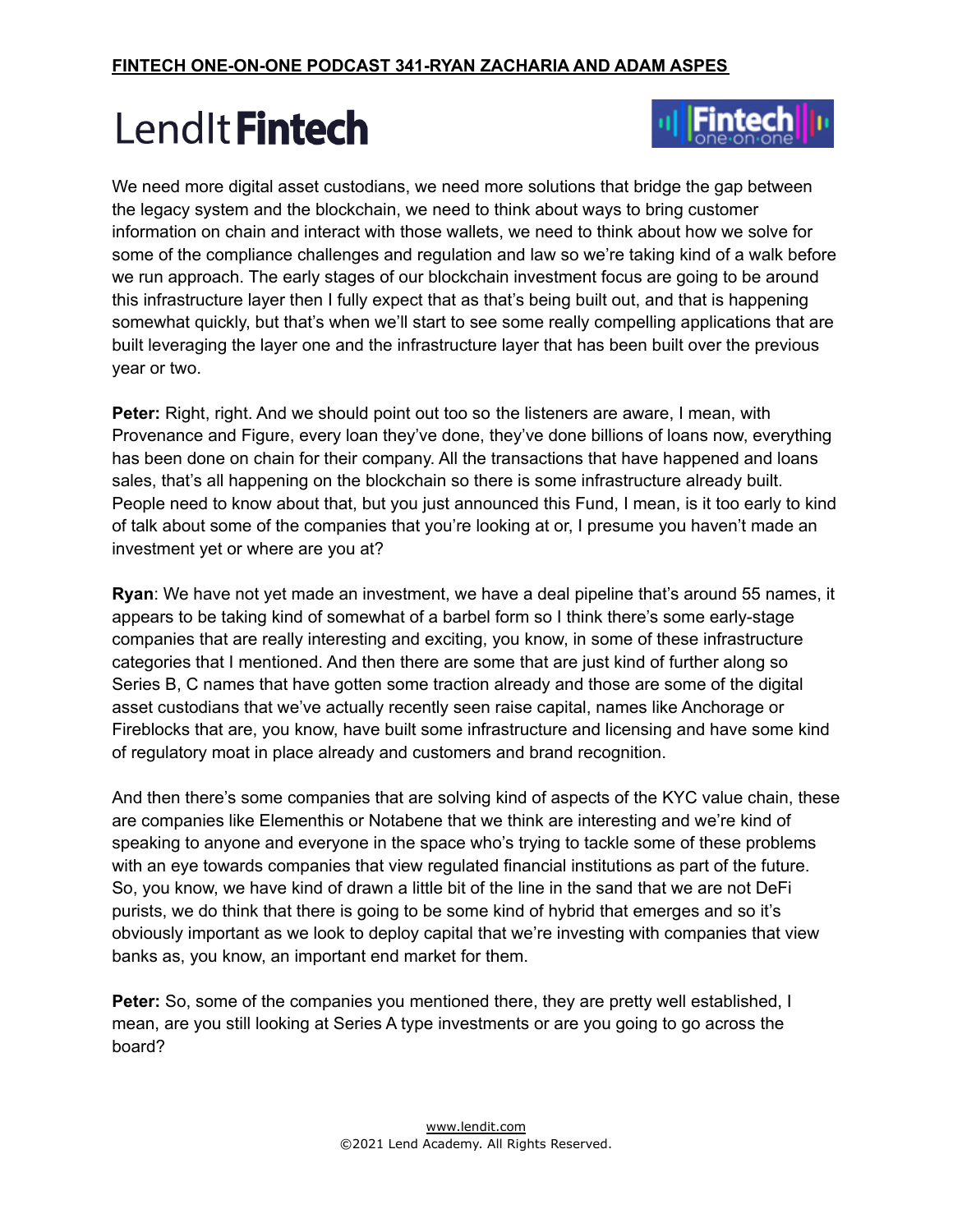

**Ryan:** I think it will be a little bit broader in the Blockchain Fund versus the Banktech Fund. Banktech Fund really tries and maintain that discipline of early-stage companies at or around a million dollars in annual recurring revenue. I think the Blockchain Fund will look at maybe even earlier-stage companies, but I think it'll look at later stage companies so some of that Series B, C, we would absolutely entertain making investments across that spectrum because we're really going to be driven on where we see the greatest need to bring regulated financial institutions into the ecosystem. As in the case of the Banktech Fund, a lot of the investment processes are going to be driven based on the feedback that we're getting from our network of investors that are telling us what the impediments are, what their pain points are, where they're looking to, you know, make technology investment.

**Peter:** Right, right, okay. So, I'd like to end with hearing from each of you, if I could, about the future of, you know, banking, it feels like this wide-open field here, there's a lot of ways this can go and maybe, Adam, I can start with you. Maybe you can take us through…and Ryan, be prepared, I'm going to ask you about the longer term future, okay, but, Adam, maybe you can take us through the next like three to five years. How are banks going to change and what the future of banking is going to look like.

**Adam:** So, we see a future that's open and embedded and moving to a cloud-based course, artificial intelligence, blockchain rails, lots of digital assets that the gap that you're talking about in the next three to five years, it's everything you can do to plug & play outside of your core so that you can start building that capability. We think that a lot of banks are going to start spinning up digital banks on the side because their legacy cores are just too hard to untangle and we think there's going to be a very, very significant ramp with Banking-as-a-Service.

We believe that Banking-as-a-Service deposits will grow from \$50 Billion to \$1 Trillion over the next five years and so you have a huge surge in Banking-as-a-Service and then embedded lending. We've seen a huge growth in embedded payments, but what we're going to see next is embedded lending, it's going to go through the roof and banks need to be prepared for that. We need a bank to meet the customer where they live which is in their software, they need to get connected to the balance sheet, the income statement, statement of cash flows and make their lending decisions based off of that information.

**Peter:** Right, right. And, Ryan, I know you have touched on a couple of things, but I'd love to get your view on sort of longer term future, like banks are…they've embraced the blockchain, they may have embraced DeFi and how that actually is going to look.

**Ryan:** It is possible that the bank of ten years from now does look quite different than it does today and the business lines they're in could be very different. I still think that banks have proficiency when it comes to making loans and underwriting credit and understanding some of the nuances of a given industry or geography. It's possible that the way that loans get funded could change and they could seek out the most efficient forms of capital and DeFi could be an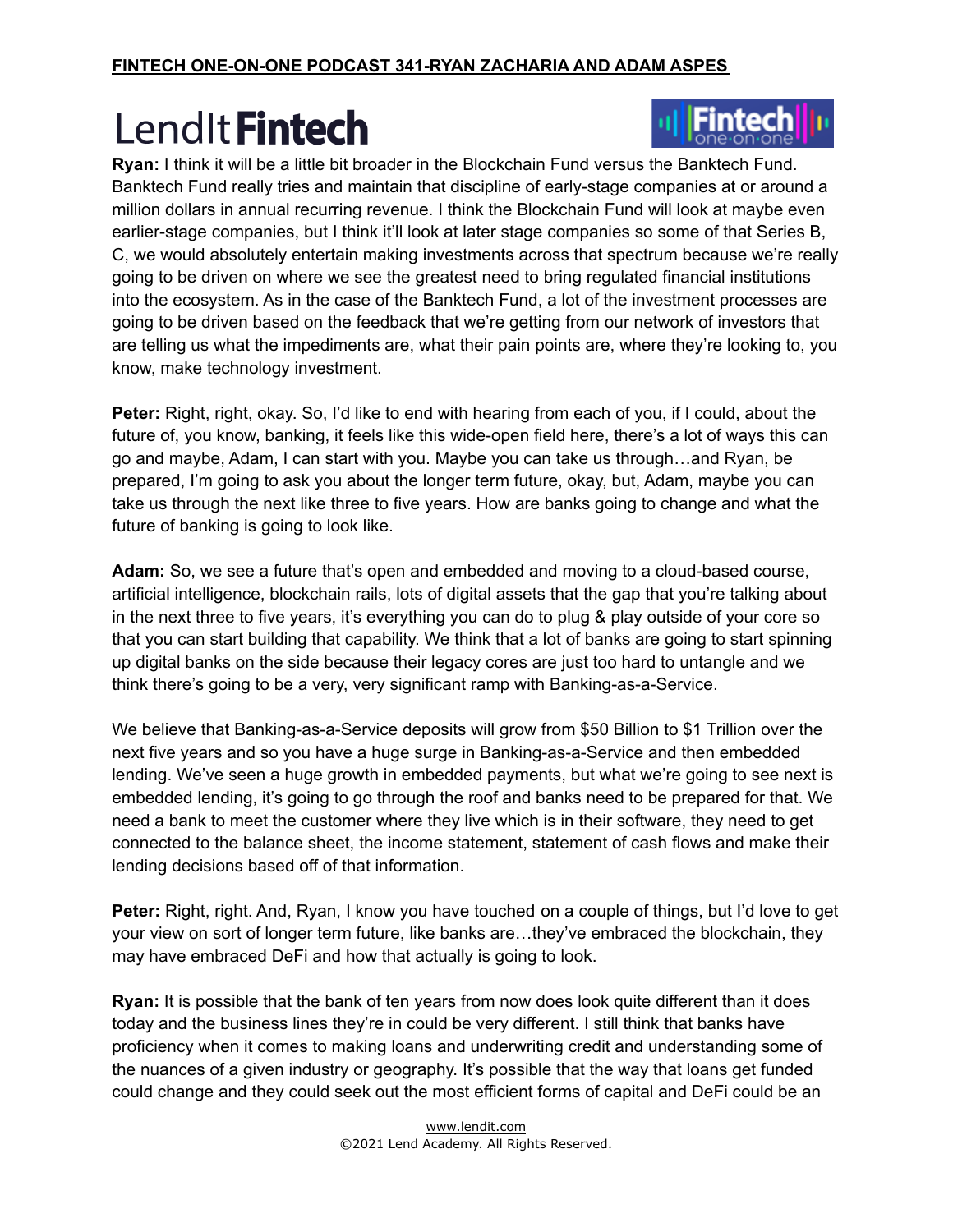

important part of that. So, it's possible that you see banks ten years from now embrace a bit more of a capital-lite model where they're really leaning on the things that they do best and leveraging DeFi to provide kind of the most efficient cost of capital for their customers.

If I'm a bank today, I need to be thinking about how open-minded I am to the potential that my core functionality changes significantly ten years from now and how well set up I am for that, have I developed competency and ability to interact with digital assets and are there any kind of adjacencies or interesting business plans that I can develop off of that competency. We could be on the precipice of a pretty big shift in how we think about what our banking relationship is and it might be something very different from, you know, what we're accustomed to today.

**Peter:** Right. Well, it's going to be super interesting. I feel like there's so much happening right now in the world of finance, it's going to be an exciting time for the rest of this decade to see what the banks do actually. It will actually look very different or whether they'll sort of maintain their core competencies and are just evolving, but regardless, thank you very much for coming on the show today, guys. Ryan and Adam, I really appreciate it.

**Adam:** Thanks, Peter.

**Ryan:** Thanks for having us, Peter.

**Peter:** You know, when I listen to people like Ryan and Adam talk about the future of financial services and about some of the things they're actually doing to really help enable that future, I mean, I just find it so exciting. I feel like we're at this inflection point where there's a lot of change that is in the air, there's a lot of change that's happening. There's some new things that are being developed that haven't got traction yet, but particularly when it comes to traditional banking that when I look at some of the things that are in development, I get really excited.

I feel like, as sort of Ryan said towards the end there, the future in ten years could look very, very different. Banks are still going to issue loans, they will still take deposits and do a lot of the traditional things they've done for decades or even centuries, but the way they do it and how efficient they are and the way the sort of financial services are delivered to consumers and small businesses is going to be very much different and it's going to be far better and I'm excited for that day.

Anyway on that note, I will sign off. I very much appreciate your listening and I'll catch you next time. Bye.

(music)

Before we go, I want to talk about the 10th Annual LendIt Fintech USA event. We are so excited to be back in the financial capital of the world, New York City, in person on May 25th and 26th. It